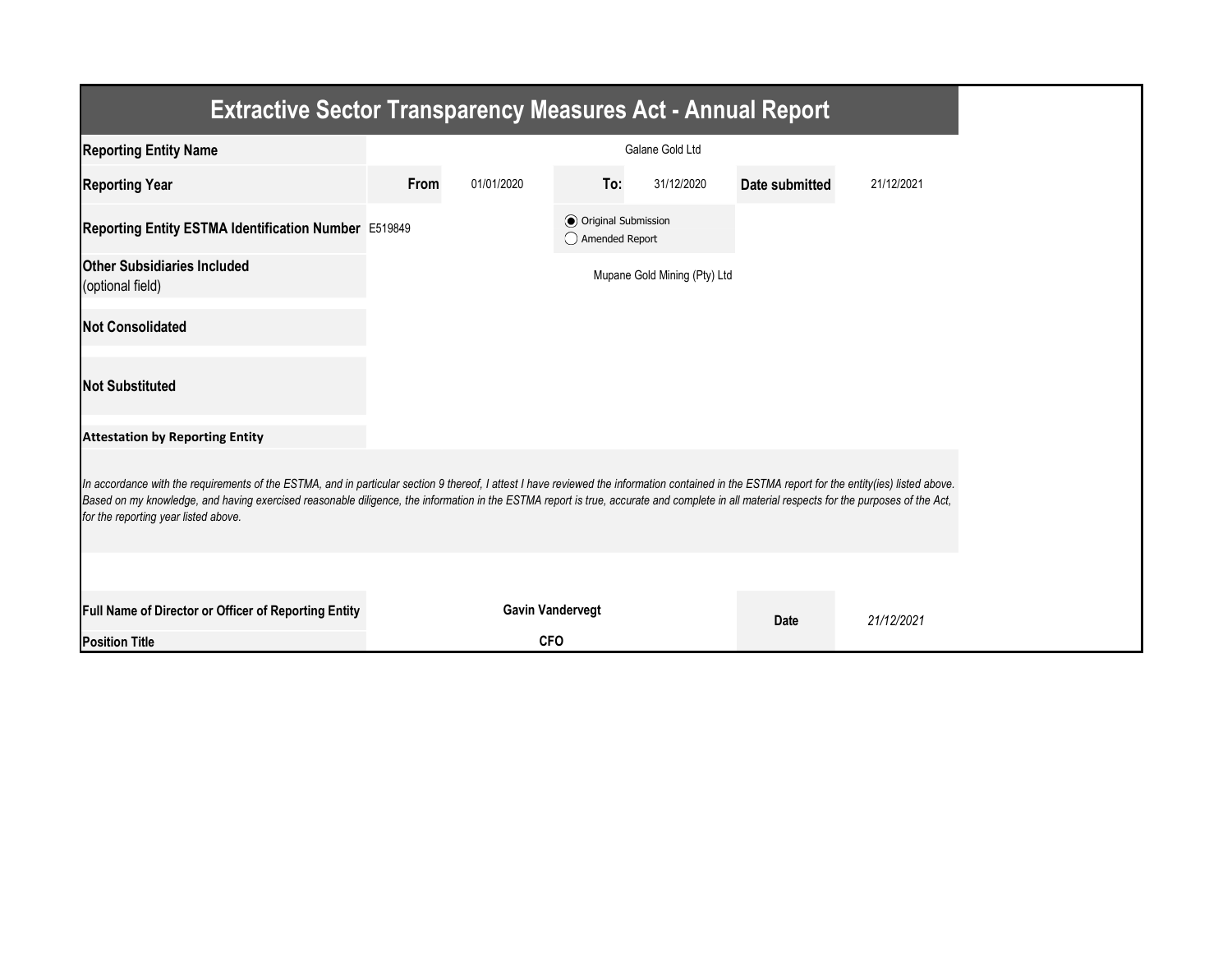| Extractive Sector Transparency Measures Act - Annual Report                                                                                                                      |                          |                                                                                 |                                   |                  |         |                                |                |                  |                                               |                                      |                                                                                               |  |
|----------------------------------------------------------------------------------------------------------------------------------------------------------------------------------|--------------------------|---------------------------------------------------------------------------------|-----------------------------------|------------------|---------|--------------------------------|----------------|------------------|-----------------------------------------------|--------------------------------------|-----------------------------------------------------------------------------------------------|--|
| <b>Reporting Year</b><br><b>Reporting Entity Name</b><br><b>Reporting Entity ESTMA</b><br><b>Identification Number</b><br><b>Subsidiary Reporting Entities (if</b><br>necessary) | From:                    | 01/01/2020                                                                      | To:<br>Galane Gold Ltd<br>E519849 | 31/12/2020       |         | Currency of the Report USD     |                |                  |                                               |                                      |                                                                                               |  |
|                                                                                                                                                                                  | <b>Payments by Payee</b> |                                                                                 |                                   |                  |         |                                |                |                  |                                               |                                      |                                                                                               |  |
| Country                                                                                                                                                                          | Payee Name <sup>1</sup>  | Departments, Agency, etc<br>within Payee that Received<br>Payments <sup>2</sup> | Taxes                             | <b>Royalties</b> | Fees    | <b>Production Entitlements</b> | <b>Bonuses</b> | <b>Dividends</b> | Infrastructure<br><b>Improvement Payments</b> | <b>Total Amount paid to</b><br>Payee | Notes <sup>34</sup>                                                                           |  |
| Botswana                                                                                                                                                                         | Government of Botswana   | Botswana Ministry of Minerals,<br>Energy and Water Resources                    |                                   | 3,976,536        | 184,648 |                                |                |                  |                                               |                                      | The fees represent the interest paid<br>4,161,185 on the deferred portion of the<br>royalties |  |
|                                                                                                                                                                                  |                          |                                                                                 |                                   |                  |         |                                |                |                  |                                               |                                      |                                                                                               |  |
|                                                                                                                                                                                  |                          |                                                                                 |                                   |                  |         |                                |                |                  |                                               |                                      |                                                                                               |  |
|                                                                                                                                                                                  |                          |                                                                                 |                                   |                  |         |                                |                |                  |                                               |                                      |                                                                                               |  |
|                                                                                                                                                                                  |                          |                                                                                 |                                   |                  |         |                                |                |                  |                                               |                                      |                                                                                               |  |
|                                                                                                                                                                                  |                          |                                                                                 |                                   |                  |         |                                |                |                  |                                               |                                      |                                                                                               |  |
|                                                                                                                                                                                  |                          |                                                                                 |                                   |                  |         |                                |                |                  |                                               |                                      |                                                                                               |  |
|                                                                                                                                                                                  |                          |                                                                                 |                                   |                  |         |                                |                |                  |                                               |                                      |                                                                                               |  |
|                                                                                                                                                                                  |                          |                                                                                 |                                   |                  |         |                                |                |                  |                                               |                                      |                                                                                               |  |
|                                                                                                                                                                                  |                          |                                                                                 |                                   |                  |         |                                |                |                  |                                               |                                      |                                                                                               |  |
|                                                                                                                                                                                  |                          |                                                                                 |                                   |                  |         |                                |                |                  |                                               |                                      |                                                                                               |  |
|                                                                                                                                                                                  |                          |                                                                                 |                                   |                  |         |                                |                |                  |                                               |                                      |                                                                                               |  |
|                                                                                                                                                                                  |                          |                                                                                 |                                   |                  |         |                                |                |                  |                                               |                                      |                                                                                               |  |
|                                                                                                                                                                                  |                          |                                                                                 |                                   |                  |         |                                |                |                  |                                               |                                      |                                                                                               |  |
|                                                                                                                                                                                  |                          |                                                                                 |                                   |                  |         |                                |                |                  |                                               |                                      |                                                                                               |  |
|                                                                                                                                                                                  |                          |                                                                                 |                                   |                  |         |                                |                |                  |                                               |                                      |                                                                                               |  |
|                                                                                                                                                                                  |                          |                                                                                 |                                   |                  |         |                                |                |                  |                                               |                                      |                                                                                               |  |
|                                                                                                                                                                                  |                          |                                                                                 |                                   |                  |         |                                |                |                  |                                               |                                      |                                                                                               |  |
|                                                                                                                                                                                  |                          |                                                                                 |                                   |                  |         |                                |                |                  |                                               |                                      |                                                                                               |  |
|                                                                                                                                                                                  |                          |                                                                                 |                                   |                  |         |                                |                |                  |                                               |                                      |                                                                                               |  |
| <b>Additional Notes:</b><br><sup>1</sup> Enter the proper name of the Payee receiving the money (i.e. the municipality of x, the province of y, national government of z).       |                          |                                                                                 |                                   |                  |         |                                |                |                  |                                               |                                      |                                                                                               |  |

<sup>2</sup> Optional field.

<sup>3</sup> When payments are made in-kind, the notes field must highlight which payment includes in-kind contributions and the method for calculating the value of the payment.<br><sup>4</sup> Any payments made in currencies other than the re